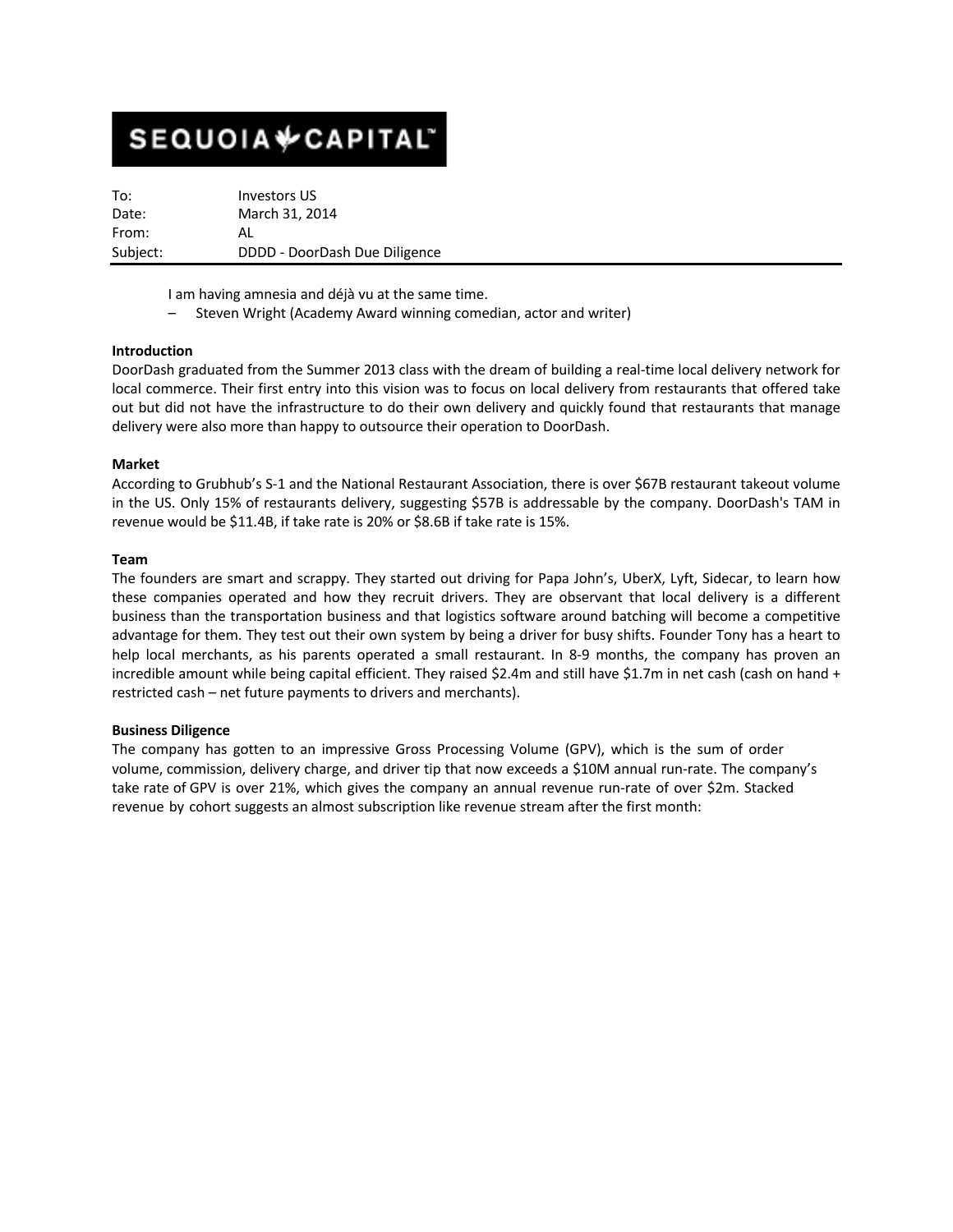

After the initial month, DoorDash returning user base drops to 40% of the initial month cohort size, but future months decline but all stay above 30%:

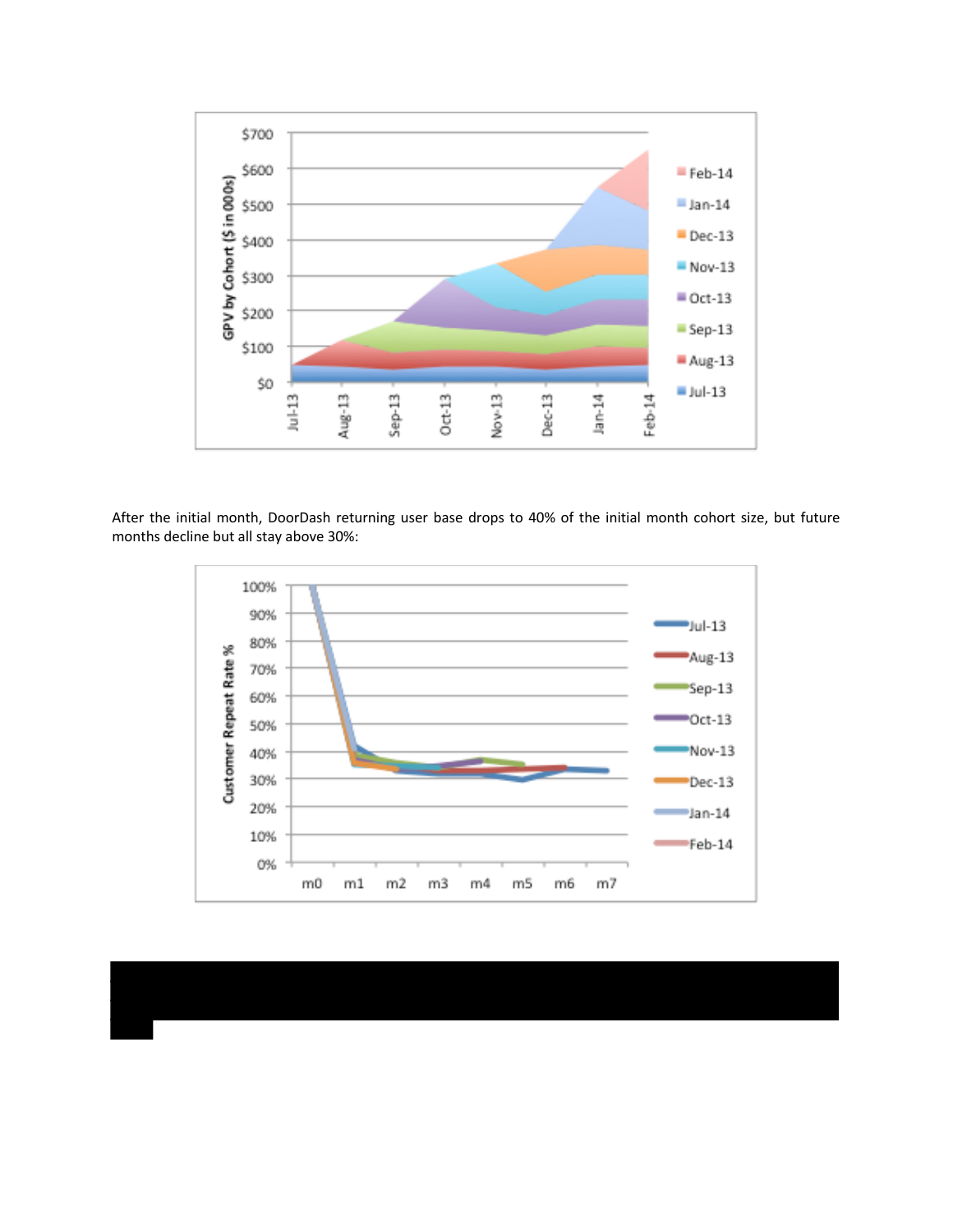



Until perhaps consumers reach their limit of takeout food from restaurants, all of this suggests a very sticky business where returning users continue to spend more and more. The first cohort from July 2013 might be an anomaly, but certainly, this graph below shows GPV for returning customers by cohort to start from \$100 to \$120 and increase to almost \$200 over time: